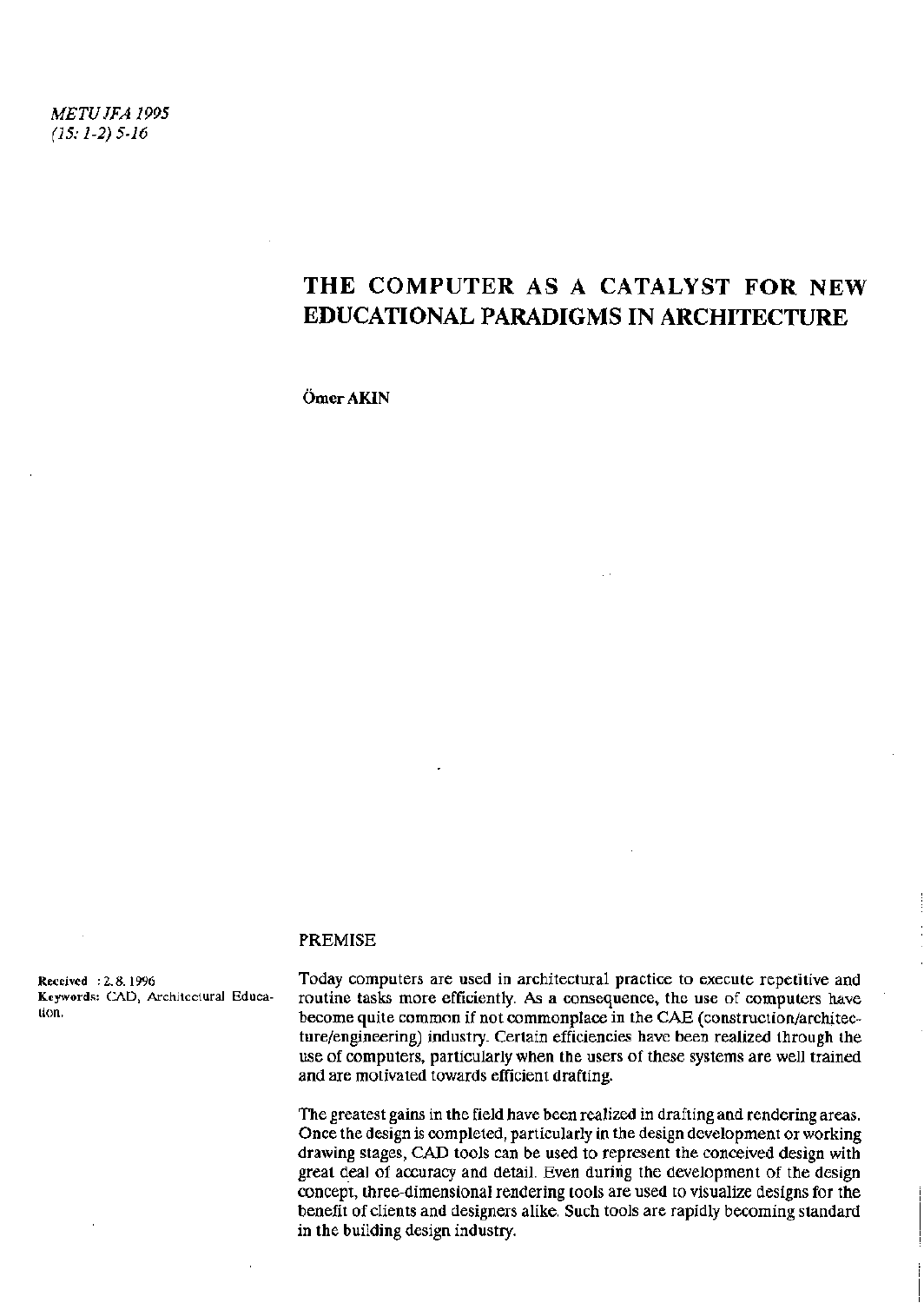The design process itself, however, has remained essentially unchanged. Computer tools for drafting, or for visualizing, have been inserted into the design process as mere substitutes for the manual forms of those tasks, leaving the rest of the design process essentially unaltered. As a result, the benefits realized in making these tasks more efficient are counteracted by the loss of time and effort, when the new technology is interfaced with the conventional process: namely data input, data output file access, etc.

Similar developments can be observed in the realm of architectural education. While computers are becoming more and more commonplace in the design studio, the pedagogic methods used and curricula in which these methods are embedded remain as they were. Similar difficulties, as those encountered in the industry, are not difficult to imagine in the educational context. While the systematic documentation of these experiences is rare, some evidence supporting this point is available.

On the other hand, the mere introduction of computers into the field leads inescapably to new opportunities. For example, the initial motivation for CAD software in engineering design was to make the process of structural design more efficient. Soon, however, it was realized that the engineering design process itself had to change in profound ways. Due to increased accuracy and computational power, factors not previously taken into account could now be considered in design. Safety factors, for example, could be lowered, without risking structural failure. Finite element analysis techniques allowed designs that were more specialized, and therefore, utilized building materials more efficiently, and so on.

A similar development can be envisioned in the field of architectural design. As we are able to represent and retrieve designs more accurately and with greater speed, designers will tend to restructure their own design processes. They will tend to adapt previous design ideas to current design problems more effectively. They will incorporate the consideration of larger sets of solution alternatives in their designs. They will be able to evaluate preliminary designs more rapidly and along many different dimensions, opening the way to integration of other technical consultants' concerns into the early stages of design. Ultimately, they will be able to do fewer routine and mundane tasks manually, like multiplying and dividing in the course of mathematical proofs.

The difficulty with this proposition, we believe, is not the hidden dangers that computerization of design holds for us; but rather, it is the lack of computer based tools that allow us to forge ahead into these new modes of design. Worrying about the inherent ills of computers in design is akin to the almost superstitious fear of machines and modern gadgets. In this paper, we are not interested in considering these issues. Rather, we are interested in fully exploring the consequences of having these advanced CAD tools integrated in the design process. We are interested in assessing the impact of the next generation of these tools on the design process, particularly on design education. In order to do this, we take an evolutionary view of the paradigms of design education and the historical context within which design knowledge exists.

#### A BASIC MODEL OF LEARNING

In discussing the evolution of the educational process, we need a basic model that can structure our discourse. We envision the simplest structural relationship that could exist between the teacher and the student (Figure 1). The teacher possesses knowledge of a particular domain that the student does not have. They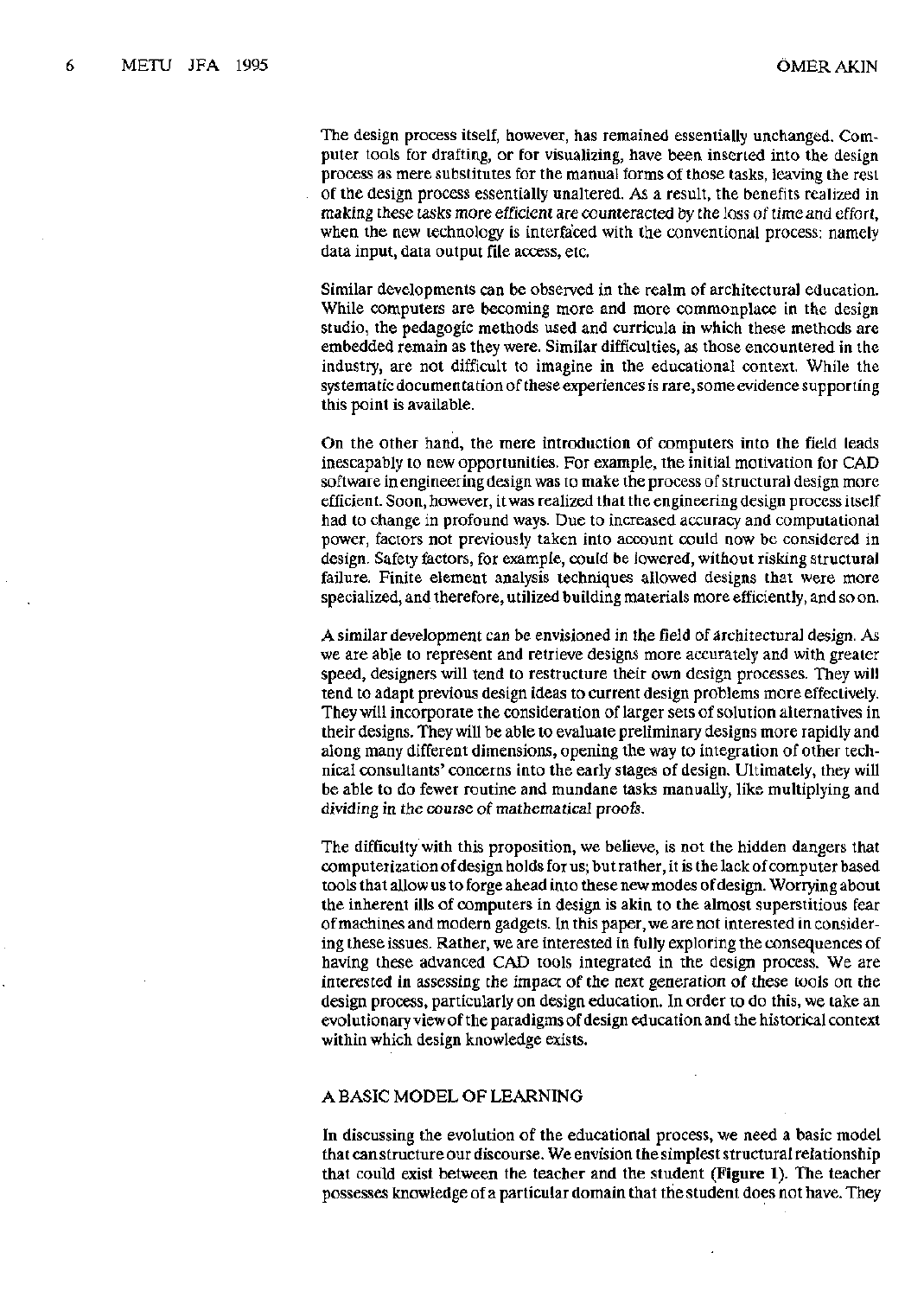Figure 1. A basic model of learning/teaching, showing the flow of knowledge.



engage in a process that is called 'teaching' from the perspective of the teacher and 'learning' from the perspective of the student. Wc consider these to be reciprocal concepts and include them in Figure 1 as a singular structural relationship. As a result of this interaction, the domain of knowledge possessed by the teacher is acquired by the student. Even if this acquisition is partial or that its form leaves some things to be desired, for example learning with understanding as opposed to rote-learning, we still claim that learning/teaching has occurred.

While this model is almost axiomatic, it glosses over some important educational issues, the least of which are not the questions of the type and extent of learning. There are other aspects of learning which have to do with the form and nature of the interaction between the parties *(i.e.* didactic *vs.* practice based learning) and the form of the domain knowledge *(Le.* cases *vs.* theory). To consider these issues further, let us now review the various educational models used in educating architectural students, over the centuries.

#### PARADIGM SHIFTS

Historically, the process of knowledge transfer from expert to novice has evolved as a function of our increasing domain knowledge. While this has been a gradual process, there have been watershed moments in our conception of architectural design, as with the *Ecoles des Beaux Arts* and the *Bauhaus.* These moments can be characterized as those of 'paradigm shifts' *(â la* Thomas Kuhn) highlighting the important differences, between the periods before and after.

We characterize the pre-Beaux Arts modes of design education (i.e., pre-18th Century) as those based on educational models where design is seen as the practice of building. The *Beaux Arts* period *(Le.,* the 19th Century) amplifies models of education reflecting an understanding of design patterns. In the *Bauhaus* period *(Le.,* the 20th Century) we observe design education relying on models of design arising from universal principles. In the following sections we will provide a historical perspective by reviewing the nature and content of architectural knowledge during these periods.

We will also argue that computers and their potential impact on the design process (which are briefly stated in the 'Premise' section) constitute a force behind one such watershed moment which is pregnant with new paradigms of design education. We will examine this issue in the final section of this paper.

**Figure 2** is designed to summarize the various elements of the educational models prevalent during these periods using the basic two part knowledge structure shown in **Figure 1:** namely, the teacher and the student. As we review each period, we will repeatedly refer to **Figure 2,** in order to illustrate the concepts that we present in the text.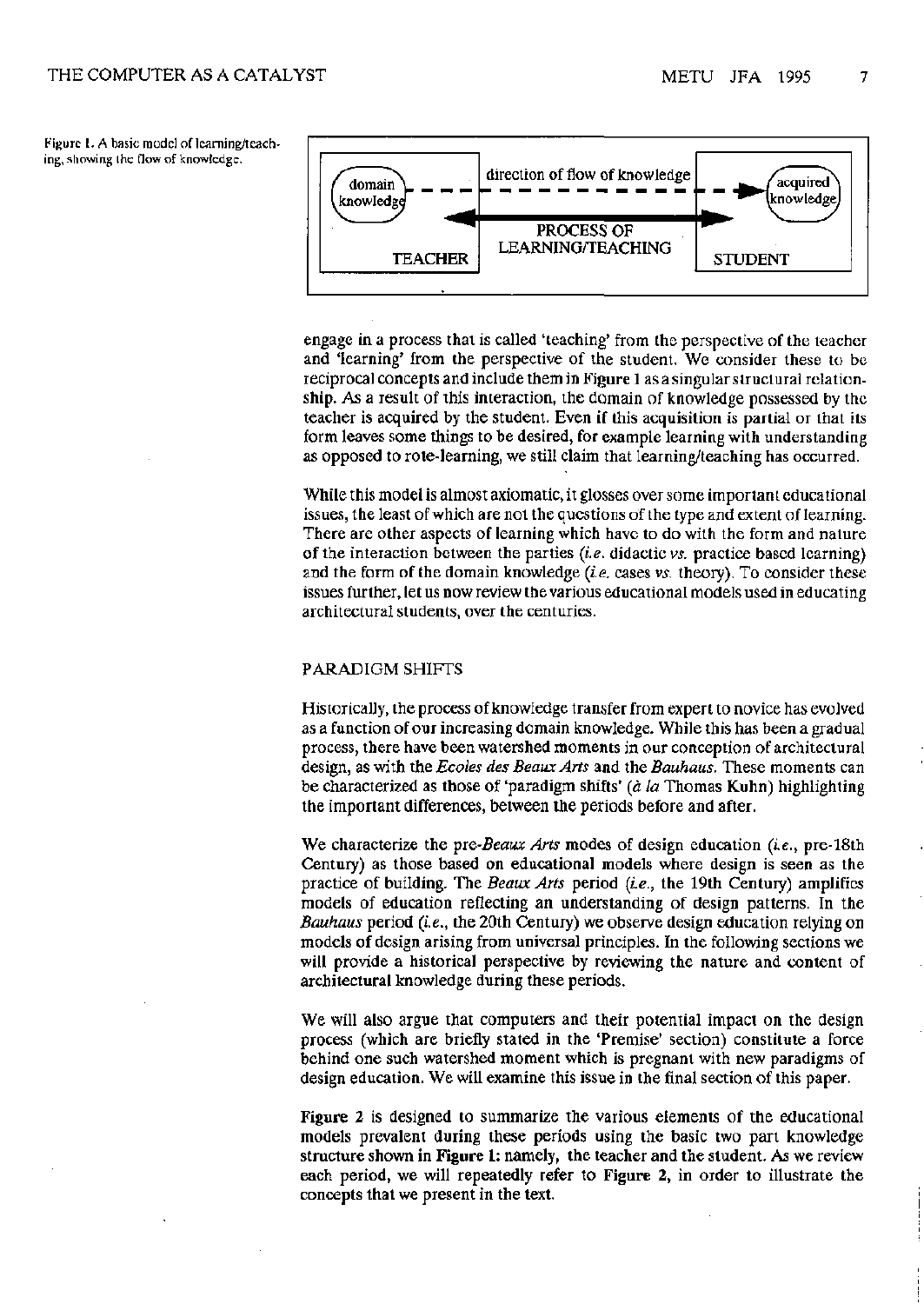Figure 2. Models of architectural education, based on knowledge transfer between<br>teacher and student.



The *?re-Ecoles des Beaux Arts* 

The documentation of the schools of thought which have given rise to particular models of architectural education are rare and have gained momentum only relatively recently. The interest in this area is largely due to the popularization of education in general.

As a result of repeated rediscovery of social and democratic principles since the Renaissance, the Western world has established institutions of higher learning accessible to those other than just the political elite and the clergy. The early 'institutes' established during the Renaissance, in Italy and elsewhere, are the predecessors of the later better known institutions of higher learning, like the *Ecoles des Beaux Arts* or the *Bauhaus.*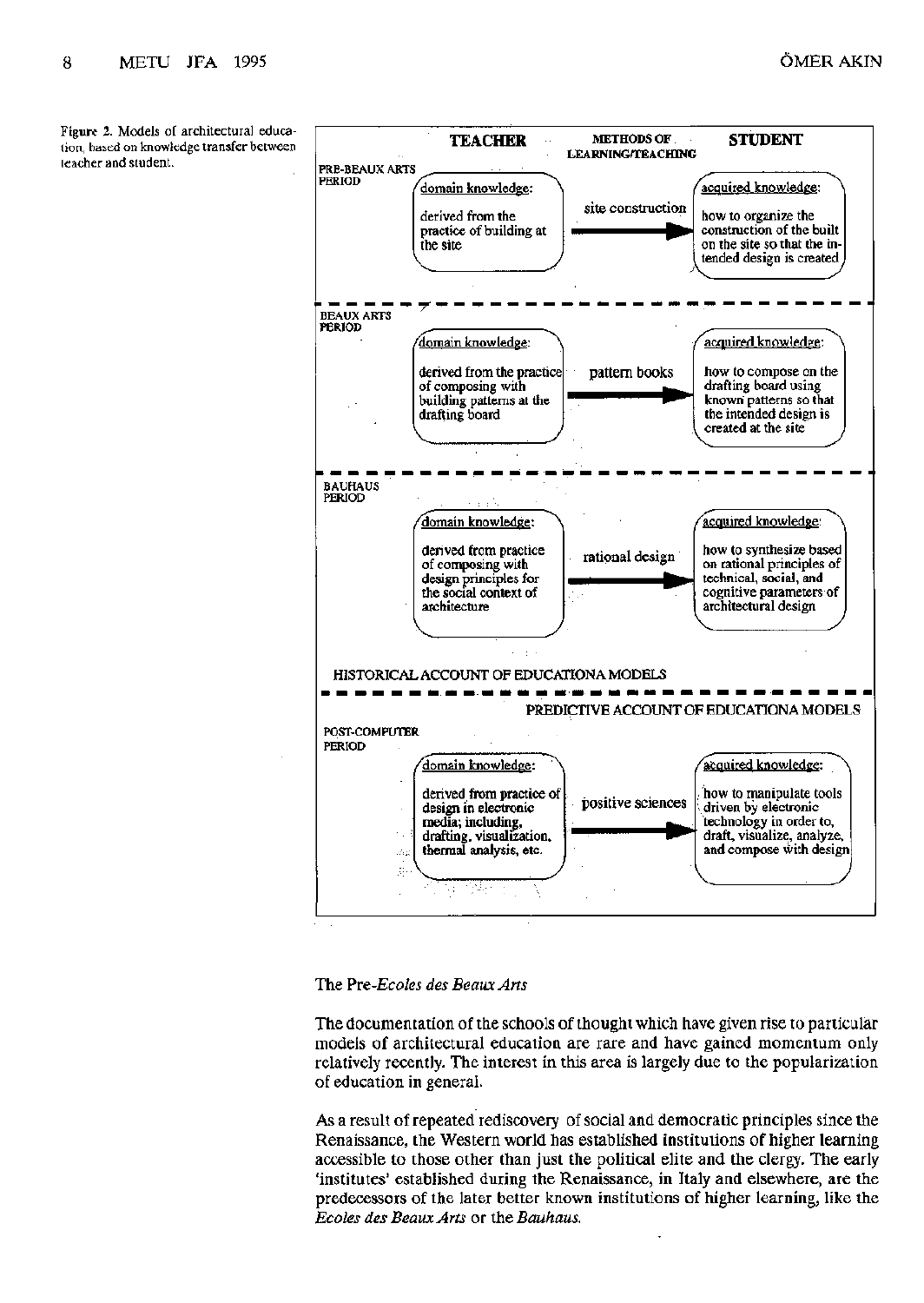$\frac{1}{2}$ 

The instruction in these institutes of higher learning was a direct consequence of the models of knowledge prevalent at those times. While there were significant treatises of architecture based on the rediscovery of the antiquities, such as those by Vitruvius and Alberti, the notion of education of the architect was based on that of the masterbuilder. The student learned as an apprentice under the mentorship of the 'master', very much like modern coaches or trainers who produce performers like athletes, actors, and musicians.

The knowledge imparted to the student was derived from the practice of building at the site (Figure 2). The knowledge of how to locate and orient buildings with respect to cardinal directions and cultural directives, how to proportion elements of construction, how to regard sub-soil conditions and water tables were all derived from trials and errors in the construction site. In turn, students were expected to gain knowledge by actually witnessing the process *in situ* and then applying it themselves.

This clearly was a function of how scholars of the day regarded not only architecture but the totality of human knowledge about the natural sciences and human cultures. The forces attributed to spiritual, cosmic, and worldly phenomenon were taken into account as buildings were planned and constructed. Many cultures still have building traditions that go back to such conceptions of architectural knowledge, such *asfengshui* in China and the Far East.

#### The *Beaux Arts*

A distant offspring of the French Revolution, this school of higher learning was officially established in Paris in 1819. This marked the beginning of a new era in architecture as was the case in many other segments of the society coming out of the Napoleonic period. In a macroscopic sense the *Ecole* is the true beginning of Modern architecture: fresh, progressive, and uninhibited by its predecessors. The *Ecole,* however, based its program on the principles of 'idealism', especially Aristotelian and Neo-Platonic idealism, as was the case with its immediate predecessors (Academie des Beaux-Arts and Academie Royale d'Architecture) and its distant predecessors (Antiquity and the Italian Renaissance) rather than on 'realism', 'naturalism', or 'materialism' which are closer to the agenda of the Modern Movement. Thus the education of the architect emphasized pre-ordained patterns and symbols of idealized designs as part of its agenda in lieu of learning by doing at the site.

Unlike the ancient modes of learning, which consisted of practice under a master builder, the *Ecole* identified the academic setting as the place for learning. The student learned to make buildings abstractly; without actually building them (Figure 2, *'Beaux Arts* Period'). A new role for the architect emerged: the master draughtsman. The crafted product of the architect, now, was the drawing.

In educational terms this meant that the knowledge embodied in the experience of building had to be translated into an abstract and symbolic form. Instead of the touch and feel of bricks, stones, and wood, the architect's building palette included composite patterns of lines, colors, and shapes leading to simulations on paper and in the mind. This transformation was accomplished through carefully prepared 'pattern books' articulating the language of the new architecture. This language was classical, borrowing heavily from antiquity and transforming them into kits of parts from which certain building types could be created.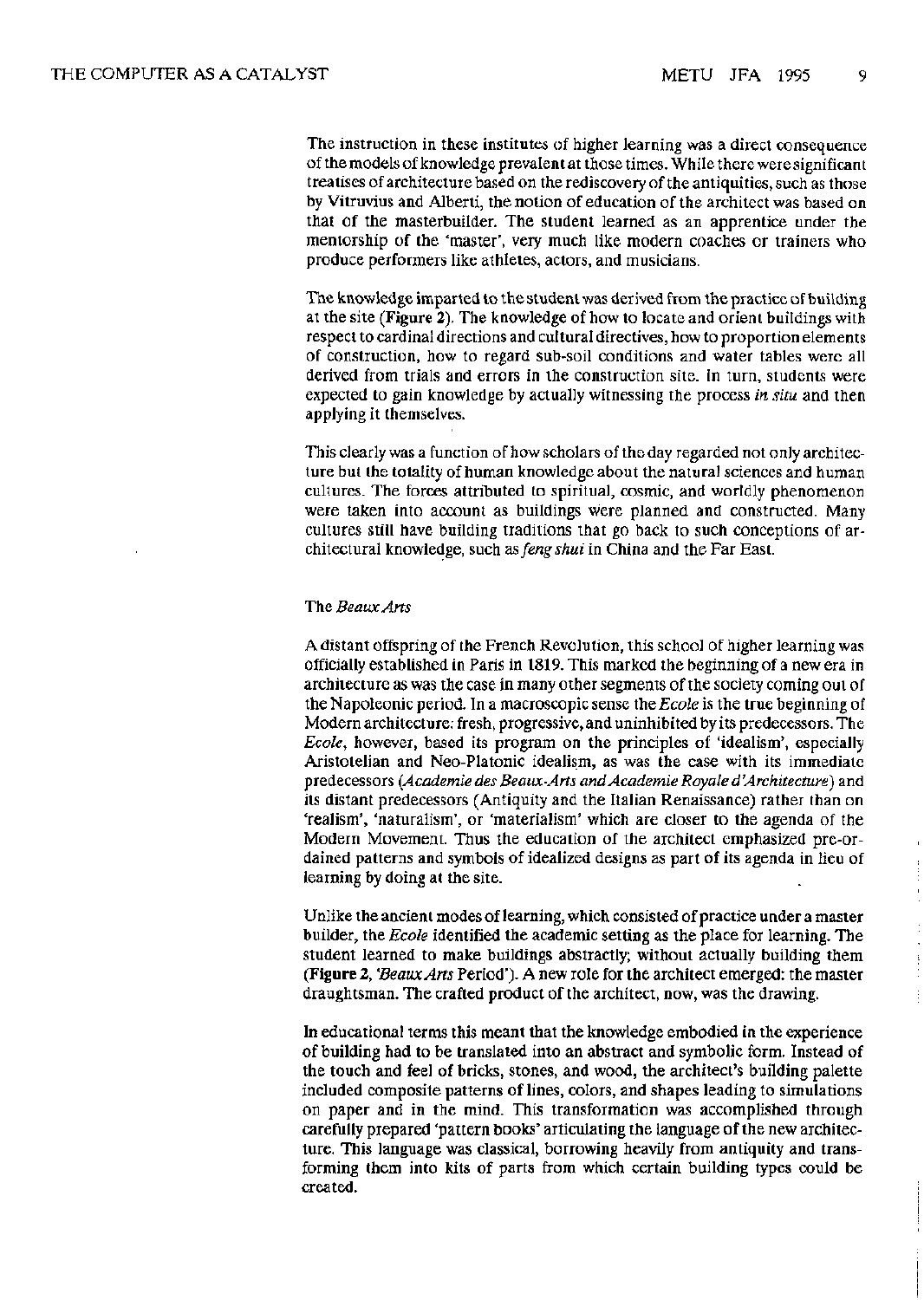All in all, the practice of architecture followed clearly prescribed rules about style, process, and scope. These rules were adhered to in education as well. The learning/teaching process was centered around pattern books and building types that could be created from them. Practice was envisioned as the production of the drawings that depicted the buildings to be constructed by others at the site. Just as the architect was removed a step away from the concrete objects of their creative efforts, so was their education at the Ecole.

#### The *Bauhaus*

*Bauhaus* established at Weimar in 1919 was in spirit a reaction to *the Ecole* and its teachings. Similar to the emergence of the *Ecole,* it derived its impetus from a powerful political upheaval in Europe, during the aftermath of the First World War, especially in Germany where this upheaval was felt most intensely. Its objectives were also to establish a new and fresh start for architecture which was engulfed in 'decadence' and mindless copying of historical patterns.

A primary aim was to alter, once again, the role of the architect. The architect had been designing, for more than a century, from pattern books, derived from historical patterns with little or no heed to contemporary social, economic, and industrial conditions. This elitist relationship with respect to society and its current problems had to change. This required the establishment of a new basis for the architect's relationship not only towards society and the professions but also towards his/her own knowledge base. What would constitute the foundation of design, if there were no pattern books?

The answer was in the principles, derived rationally and without heed to history or custom, which governed the relevant ingredients of architecture: social, cultural, economic, technical, aesthetic, and perceptual. Practitioners and educators of the *Bauhaus* were interested in discovering the unshakable principles of perception, for example, which governed the appreciation of compositions. They aspired to find modular systems that would both provide standardization and allow variety in design. They appreciated the behavioral patterns of use in buildings and set out to discover ergonomic principles of planning and design. They rejected surface decoration as an insincere and esoteric expression of taste. Instead they sought to find a new aesthetic for building based on the honest expression of the functionality of buildings and their process of construction. Materials were to represent their true nature and character. A new theology based on the technological advances of the day was established as a foundation for architectural design.

This was yet another layer of abstraction from both the process of building at the site and the process of designing through patterns **(Figure 2,** *'Bauhaus* Period'). Now the knowledge base acquired during the architect's education consisted of principles of design, derived from patterns of design, representing actual buildings. As these layers of derivation increased in number, so did the magnitude of the architect's removal from his/her concrete domain of practice.

This, no doubt, had to be reflected in the educational process. Students now had to design based on the immutable principles of a rational design process. They then had to verify the performance of their designs, not only with respect to these principles but also with respect to patterns of well understood building designs and ultimately with respect to the realities of the construction site. This presents a very large set of areas of expertise for the architect (perhaps one that explains the proliferation of areas of specialty in today's practice) and extreme demands on his/her ability to coordinate these areas of expertise.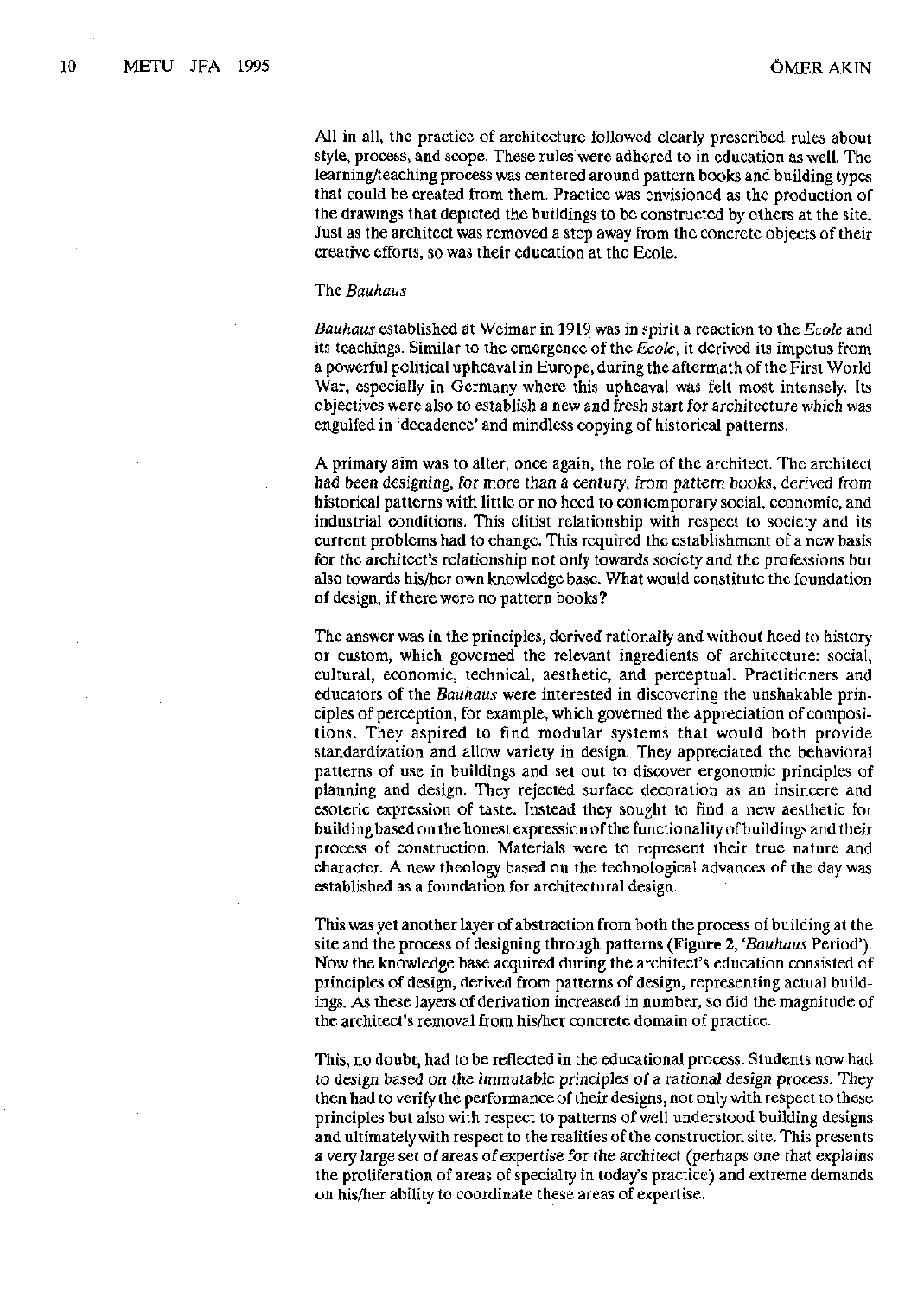## THE FUTURE

What the future of architectural design holds then is the challenge of how to deal with complexity and multi-disciplinary design criteria. The old models of the architect's knowledge *(i.e.,* construction of the building at the site, composing with pattern books, or even designing from rational principles) are inadequate for meeting this challenge. Today, the building problem reaches far into many dozens of building specialties with dozens of design experts involved with any given building. The traditional process of design delivery does not take into account this ever growing complexity, nor does it fully accommodate the cultural, economic, legal, and ecological demands placed on buildings.

As in many other aspects of our present society, we try to find solutions to the problem of complexity with the aid of automation and computer assisted systems (Figure 2, 'Post-Computer Period'). Last two decades of intense work in CAD has produced many tools to assist designers in this task. While the present impact of this flurry of activity on the design process is somewhat small, its potential impact is significant.

Aside from the well accepted and considerably advanced tools of drafting and visualization, a new generation of computer tools for the designer arc emerging. These include sophisticated systems to assist in the analysis, synthesis, and simulation of designs as well as the management of data storage, transfer and communication. The 'CAD paradigm shift' İs right around, the corner. As was the case in the earlier paradigm shifts, a brand new technology and all that it offers in terms of human achievements is ushering in a new way of designing.

There are several important pedagogic objectives underlying this paradigm shift:

1. learning the use of the tools

2. understanding the logical underpinnings of the functions performed by the tools, and

3. developing new tools or improving existing ones to reflect advances in these underpinnings.

## Learning the Tools

A primary purpose of education in any technical fields is the introduction of the student to 'the tools of the trade'. In CAD, this includes tools of visualization, drafting, programming and feasibility analysis, layout generation, solid modeling, thermal analysis, lighting analysis, acoustical analysis, structural design, standards checking, costing, facilities management, and virtual reality applications. With such a wide variety, their introduction in the classrooms faces definite challenges. One challenge has to do with the difficulty of narrowing down the field to a small and meaningful set. The other is to find a set of tools that provide a good user interface facility. This is also a two pronged issue: one is the interface between the tools and the other is the interface between the tools and the designer within the design process.

In both categories of interface, CAD industry has a long way to go. Similarly, educational programs in architecture have to find strategies for overcoming these difficulties. A plausible approach is to select tools with the intent of demonstrating their relevance to design rather than trying to be all inclusive. For example, the design studio or similar hands on courses (such as, design modeling type courses) can become 'laboratories' within which CAD tools are introduced. A basic modeling software coupled with a visualization and drafting package can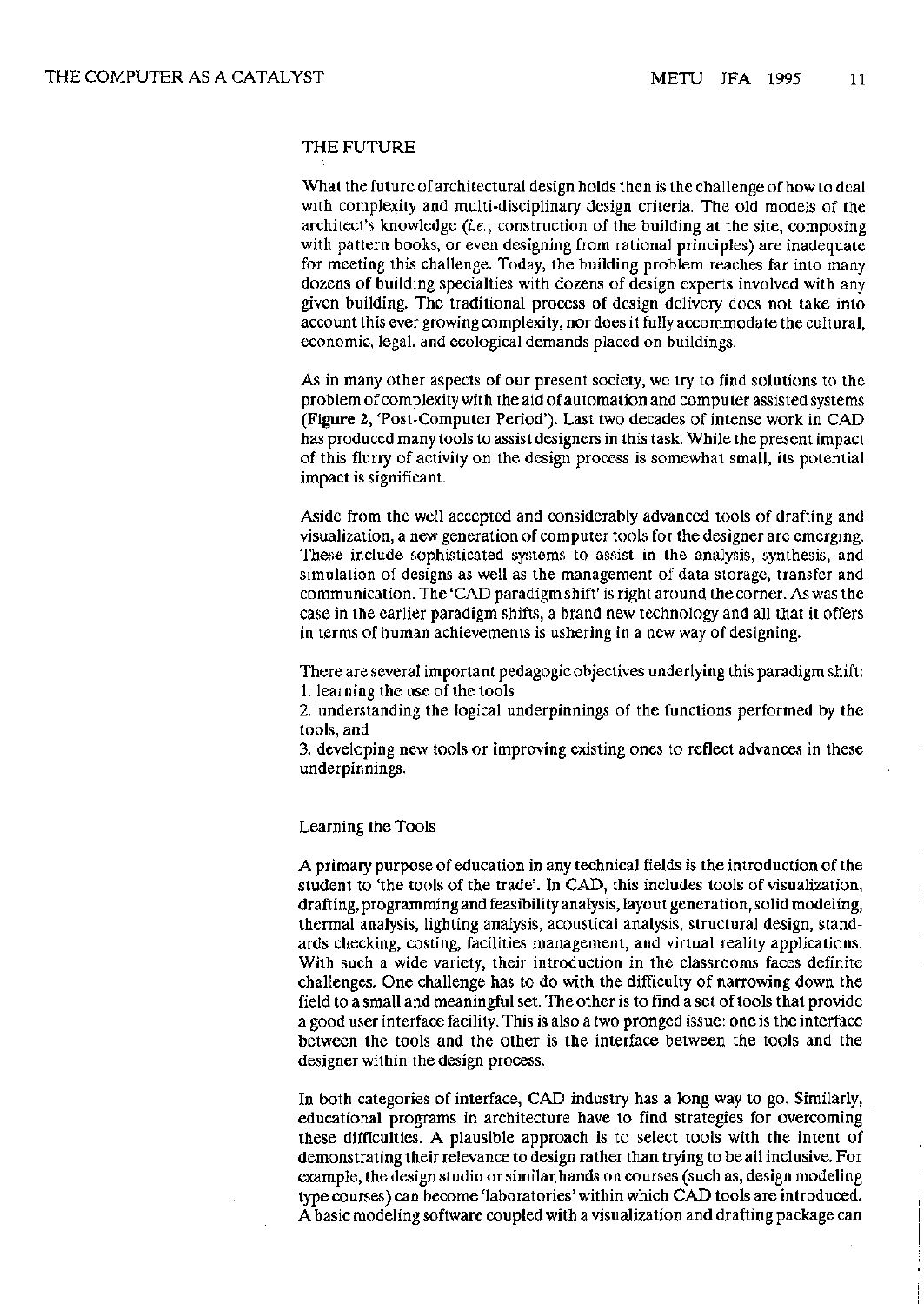serve very well in most design studios where the focus is on conventional design. In a specialized design studio (such as one dealing with systems integration or urbandesign) other tools are also essential (such as performance analysis and GIS type applications, respectively).

The emergence of the new educational paradigm will be realized at a minimum through the use of commercially available packages and well trained faculty (both in computation and architectural design) as well as staff. It is important to note that maintenance and upkeep of hardware and software have an ever increasing importance in the success of CAD based education.

#### The Logic of Computer Applications

Most of the things that computers allow designers to do, outside of drafting and visualization, have to do with systematic generation and analysis of designs. These include thermal analysis, structural analysis, statistical analysis, layout generation, shape grammar interpreters, financial analysis, and standards conformance analysis applications. Underlying each of these are algorithms that carry out a set of logical or procedural operations.

A curriculum that merely teaches students how to use these algorithms without teaching them their logical basis cannot lead to true education. It is paramount that students understand why certain results are given by the computer system, how these results are likely to change as a function of changes made in the input, and how to interpret the results in making design decisions. All of these point to the necessity of understanding the logic underlying the algorithms that they use. If sizing a beam, the student must understand the relationship between the size of the beam and factors like the live loads assumed, the lateral bracing system and its role in holding up the building, and the construction of the floor slab supported by the beam. Otherwise, the student will not be able produce a successful structural design. Similarly, a lack of understanding of the relationship between reverberation times, the materials of construction, the proportions of the space, and the functions it will accommodate can only lead to a poor acoustical design, regardless of the sophistication of the computer tool available to the designer.

As a result, the curriculum of the future, designed to accommodate the computer as a key tool in its delivery, must also provide a set of didactic subjects dealing with the full range of topics that are represented by the CAD tools, not to mention the overall professional objectives of the educational program. These subjects must be delivered in the conventional sense, *i.e.,* explaining the first principles of physics, chemistry, or economics, for example, from which they have arisen, as well as the methods and techniques essential for the understanding of the computer algorithms used in their implementation.

#### Improving the Tools

A curriculum not equipped with a mechanism for self improvement, however advanced in its contents and inclusive in its scope, is doomed to fail. Thus, the emerging CAD applications for architectural education must be seen as evolving concepts. Mechanisms must be in place to allow the development of new tools and improve existing ones. As existing tools are put to use, better ideas of use and usability are bound to come up. Designers, particularly creative ones, will discover ways in which existing tools fail or succeed. This will be the impetus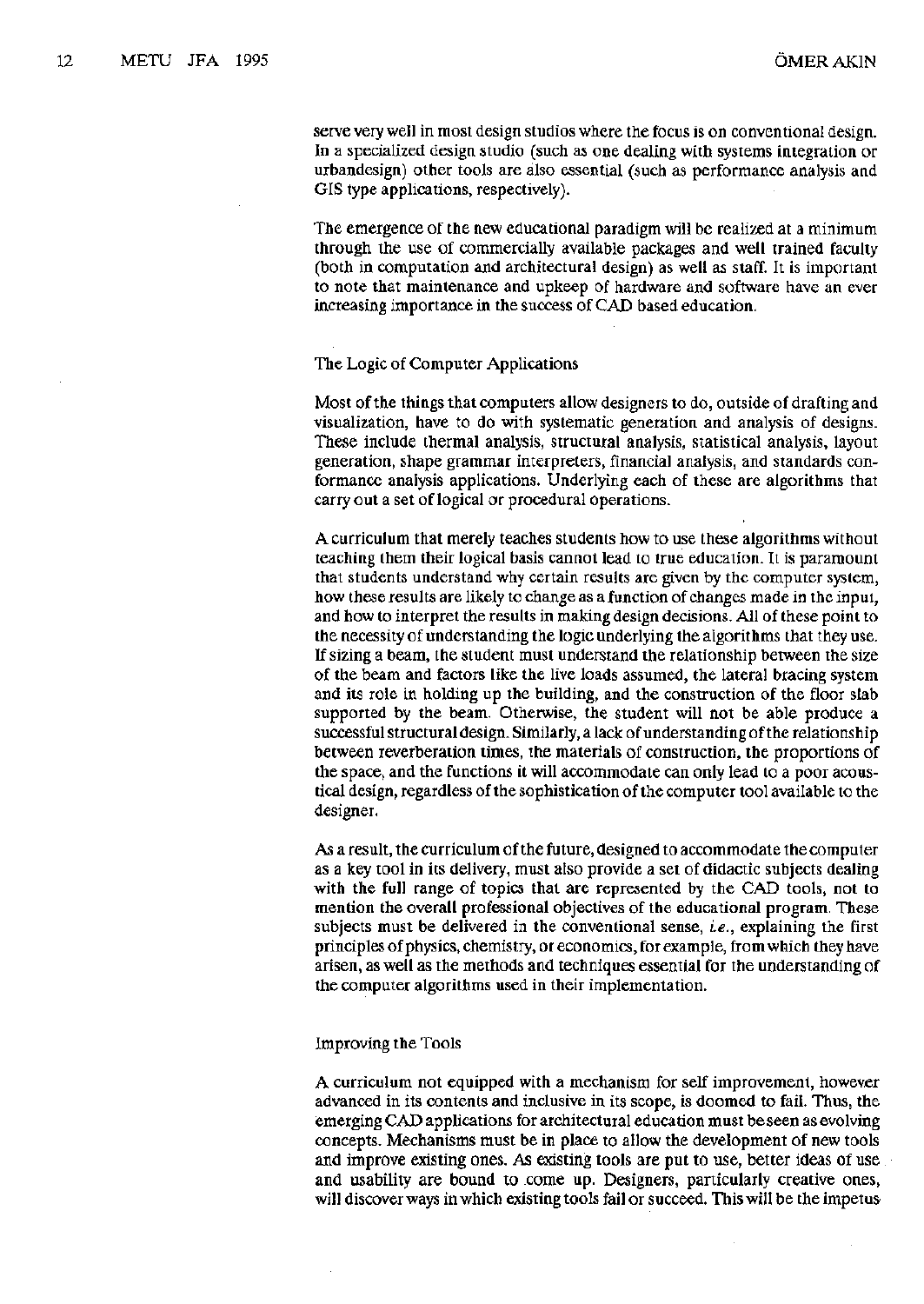for improving them. Designers will also find ways of putting these tools to new and even unintended uses. These experiences can lead to the development of entirely new sets of design assistance tools.

Another motivation for the generation of new tools is the advances that occur in the logical underpinnings of the various professional domains cited in the earlier section. It is a foregone conclusion that new methods for the analysis and generation of designs will emerge; and as these come into use, new tools will have to be developed to make them available to the designer.

Some of the tools that are emerging in the field for reasons similar to these include: software designed with the usability issues as the starting point, shape grammars, generators and interpreters, visualization-simulation-virtual reality applications, advanced database applications, and new and advanced artificial intelligence applications.

These tasks of CAD software development, normally, fall outside of the architect's area of expertise. They require deeper knowledge of computer science and software engineering than what architects possess. However, these are not tasks that can be placed solely in the hands of the computer scientists either. They require a true collaboration between the architect (or designer) and the software engineer (or computer scientist).

# MANDATES FOR COMPUTATION IN DESIGN EDUCATION

Following from the considerations cited above, the new educational paradigms, taking their mandate from the computerization of the design process, have to fulfill certain 'objectives' and realize these ends within the framework of certain *rationales.* 

A principal objective is for students to gain hands on experience and practice with the new tools. Just as in the introduction of the slide rule and the hand held calculator to disciplines that perform mathematical calculations, the introduction of the computer must be based on formal training on the tool, directly. This is to learn about the functionalities that are provided by the tool as well as to gain experience with the ergonomic and cognitive parameters of the user interface features.

In the case of the slide rule and the calculator, as users gained skill with the use of the tool, educators were concerned about the potential misuse of these tools. They were concerned both with the loss of the understanding of the mathematical operations performed by the tools as well as an exclusive reliance on the tools. Thus adjustments were made in curricula to make sure that students did not end up lacking a true understanding of the mathematical operations while warming up to the use of the tools.

Similar concerns are relevant in the case of CAD. As designers learn to generate perspective drawings, for example, they need to know enough about the underlying logic and techniques of perspective drawings so that they can properly set their parameters, such as the vanishing points, picture plane, horizon line, and so on. Thus, curricular features teaching students about perspective drawings cannot be abandoned, just because they learn how to generate perspective drawings with the computer. Such problems with other application areas (such as structural, thermal, acoustic, electrical design analysis) are even more critical and more obvious. Thus, the second objective of the curricular paradigm we are describing here includes a full menu of theory courses and related didactic subjects.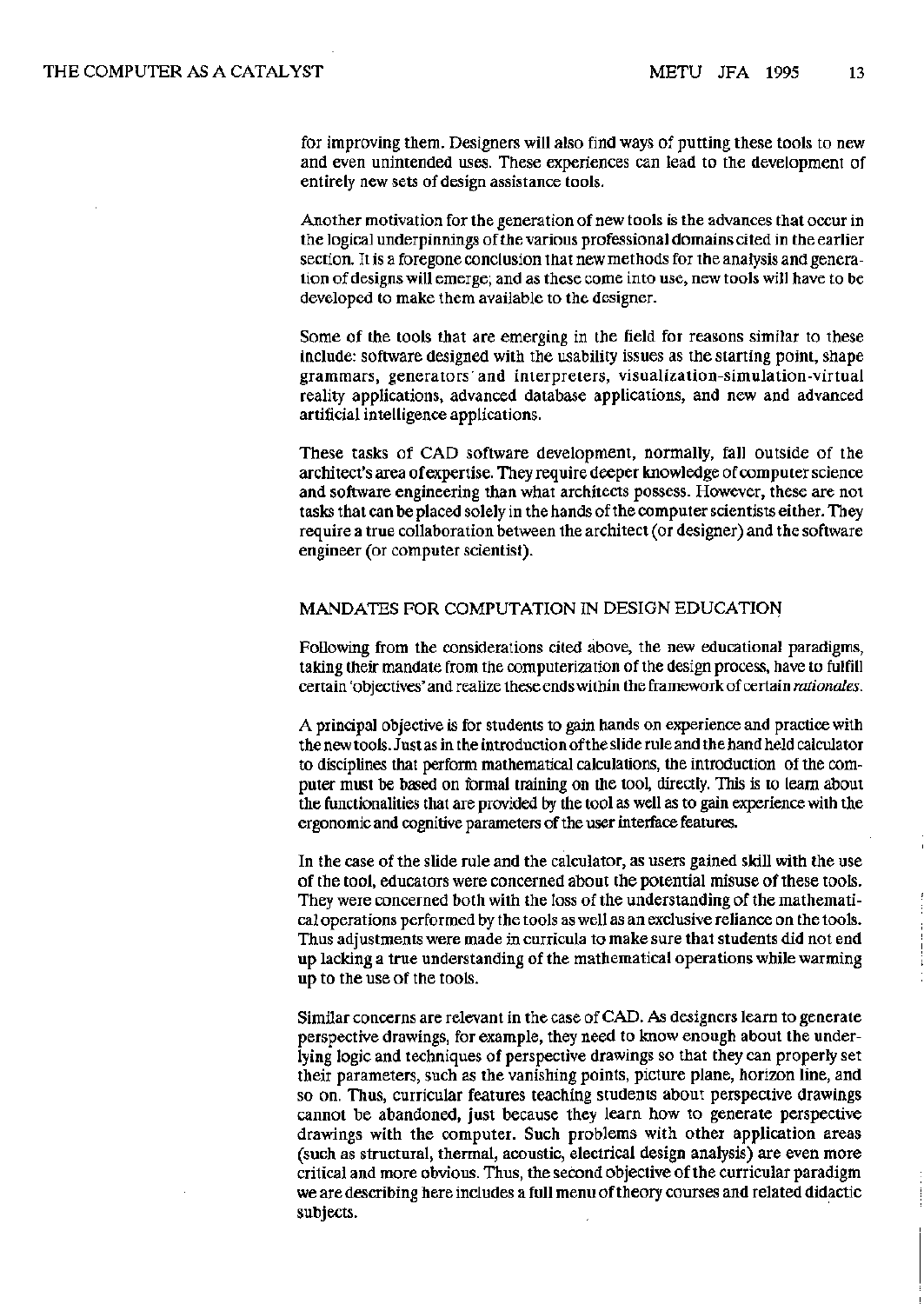| <b>SEMESTER</b> | <b>DESIGN</b>                    | <b>TECHNOLOGY</b>                    | <b>DESIGN</b><br><b>SCIENCE</b>  | DEPARTMENT<br><b>ELECTIVES &amp;</b><br><b>HUMANITIES</b> | <b>UNIVERSITY</b><br><b>ELECTIVES</b> |
|-----------------|----------------------------------|--------------------------------------|----------------------------------|-----------------------------------------------------------|---------------------------------------|
| <b>ONE</b>      | Introduction -<br>Computation    | Calculus                             |                                  | History                                                   | Writing                               |
| <b>TWO</b>      | Introduction -<br>Drawing        | Physics                              | <b>Entre de la Republicación</b> | <b>Excessive History Is</b>                               |                                       |
| <b>THREE</b>    | Design Com-<br>position          | <b>Statics</b>                       |                                  | <b>DAWINDE</b><br><b>We have</b>                          | <b>ELECTIVE</b>                       |
| <b>FOUR</b>     | Design - Con-<br>struction I     | Restaurant de l'Anglie               |                                  |                                                           | <b>ELECTIVE</b><br>H                  |
| <b>FIVE</b>     | Design - Con-<br>struction II    | Materials and<br>Assemblies          | Computer<br>Modeling I           |                                                           | <b>ELECTIVE</b><br>Ш                  |
| <b>SIX</b>      | Design - Site<br>and soils       | Soil Mechanics                       |                                  | <b>Authbetoral</b><br><u>termin</u>                       | <b>ELECTIVE</b><br>IV                 |
| <b>SEVEN</b>    | Design - Arch<br>Programming     | Structures II:                       | Psychology of<br>Habitation      | <b>SOLLAGES COLL</b>                                      |                                       |
| <b>EIGHT</b>    | Design - Sys-<br>tems Integrat'n | <b>Total Building</b><br>Performance | it be seem                       |                                                           |                                       |
| <b>NINE</b>     | Design - Urban<br>Design I       |                                      | Stor Skips and the Stor          | <b>Results Internative</b>                                | <b>ELECTIVE</b><br>v                  |
| <b>TEN</b>      | Design - Urban<br>Design II      |                                      | 81,320 F.H                       | <b>NUMBER OF STREET SECTIVE VI</b><br><u> Tantana a</u>   |                                       |

Tabic 1. A curriculum illustrating the computerized paradigm of design education.

> The third and the last objective of the new curriculum model is the allowances for the evolution of tools or the discovery of new uses of existing tools as a function of changing demands in the field. All tools that attempt to provide power to users are necessarily limited in terms of flexibility. A hammer, for example, that does not include a nail extraction end is designed to provide a better performance for nailing nails (for example, the finishing nail hammer with the rounded head to supplement the flat one). Yet, tools are routinely used for purposes that they were not intended for in the first place. A hammer is a good door stop, if it is heavy enough, or if the nail removal end can be wedged in under the door.

LEGEND: CURRENTLY OFFERED WITH CAD TO BE OFFERED WITH CAD

When these new uses for existing tools become prevalent enough, existing tools are transformed into other specialized states or forms. Conversely, entirely new tools may be developed to fulfill the new functions attributed to existing tools, as in the case of the rubber wedge door stopper. The emergence of new tools is often justifiable, when the proliferation of newly attributed function tends to reduce the power of the existing tool for all of these new applications.

## A Menu of Courses

In fulfilling these objectives a variety of different curricular programs can be used. Here we provide only one such curriculum, which constitutes an example derived by and large from the 5th-year undergraduate curriculum at the Department of Architecture, Carnegie Mellon University. This serves as a professional degree program in architecture.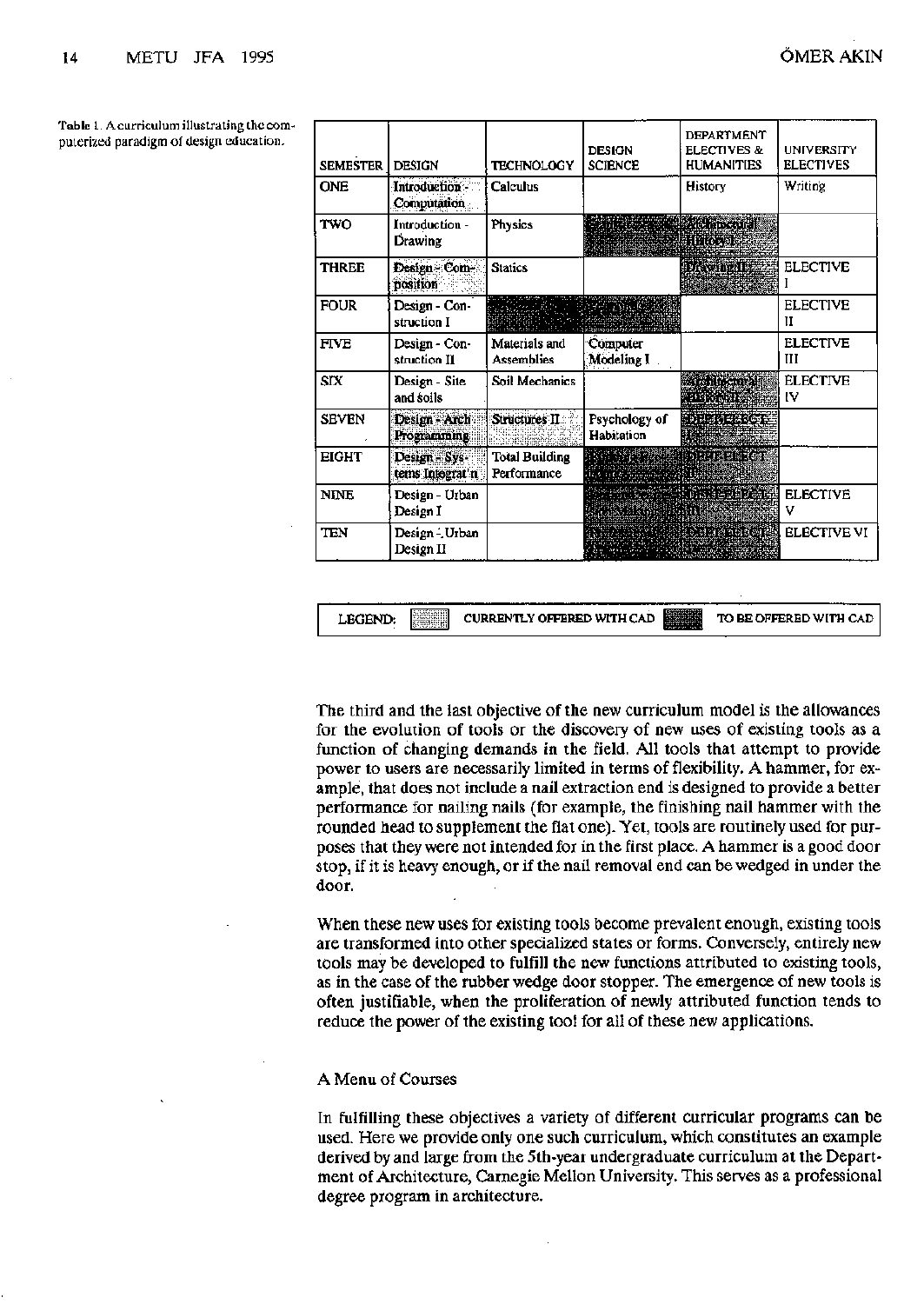In this particular instance, the computer assisted instruction is done in the courses shown in the shaded boxes. These courses are integral with a range of topics involving hands on design as well as other didactic subjects, such as those listed under technology, design science, and humanities columns. However, not all of the topics are suitable for CAD assisted learning or need to be so. As long as there is balance of both CAD assisted and manually delivered courses in a curriculum, the goals of a successful education can be satisfied through the new educational paradigm.

#### CONCLUSIONS

In concluding we offer several convictions of ours, that can be offered to the reader in their simplest form. Their justification, we hope, can be found in the text that preceded.

First, we consider computation as a technology that possesses all of the requisite potential to usher in a new paradigm of design education in architecture, rather than as a simple substitute for manual design tools.

Second, we conjecture that computation can and will have impact on design, only if its tools are developed by architects and computer software engineers, jointly. Preferably, those engaging in this activity will have both areas of expertise at a very high level.

Third, there are three specific strategies which are necessary (perhaps not entirely sufficient) to realize this emerging paradigm shift in architectural education:

(1) adapting existing courses (especially in the design studio and drawing and modeling courses) to the new order of the day,

(2) using existing as well as new courses to provide the non-computational, theoretical foundation of the subjects that are modelled through CAD tools, and (3) to be diligent in seizing on new opportunities to create new applications and new courses that embody these applications in the cause of furthering architectural education.

A graduate program, preferably at the Ph.D. level, is invaluable to implement this last strategy.

# **MİMARLIKTA YEN EĞİTİM YAKLAŞIMLARI GELİŞTİRMEDE BİLGİSAYARIN KATALİZÖR OLARAK KULLANIMI**

# **ÖZET**

**Alindi : 2. 8.**1996 **Anahtar Sözcükler:** Bilgisayar Destekli Tasarım (CAD), Mimarlık Eğitimi

Günümüzde bilgisayar bir çok meslek dalında kaçınılmaz ve vazgeçilmez bir araç haline gelmiştir. Bilgisayarın bir çok mesleğe getirmiş olduğu büyük yenilik, geleneksel çalışma yöntemlerini aşarak yeni ve verimli çalışma olanaklarını ortaya çıkarmasıdır. Mimarlık ve mimarlık eğitiminde de bu gelişme er ya da geç oluşacaktır.

Tarihsel bir çerçeve içinde ele alınırsa, mimarlık son beşyüz yıl içinde iki büyük aşamadan geçmiştir. Bu aşamalar, *Ecoles de Beaux Arts* ve *Bauhaus* gibi eğitim sistemlerinin kalıplaştırdığı yeni tasarım yöntem ve yaklaşımlarının etkisi altında